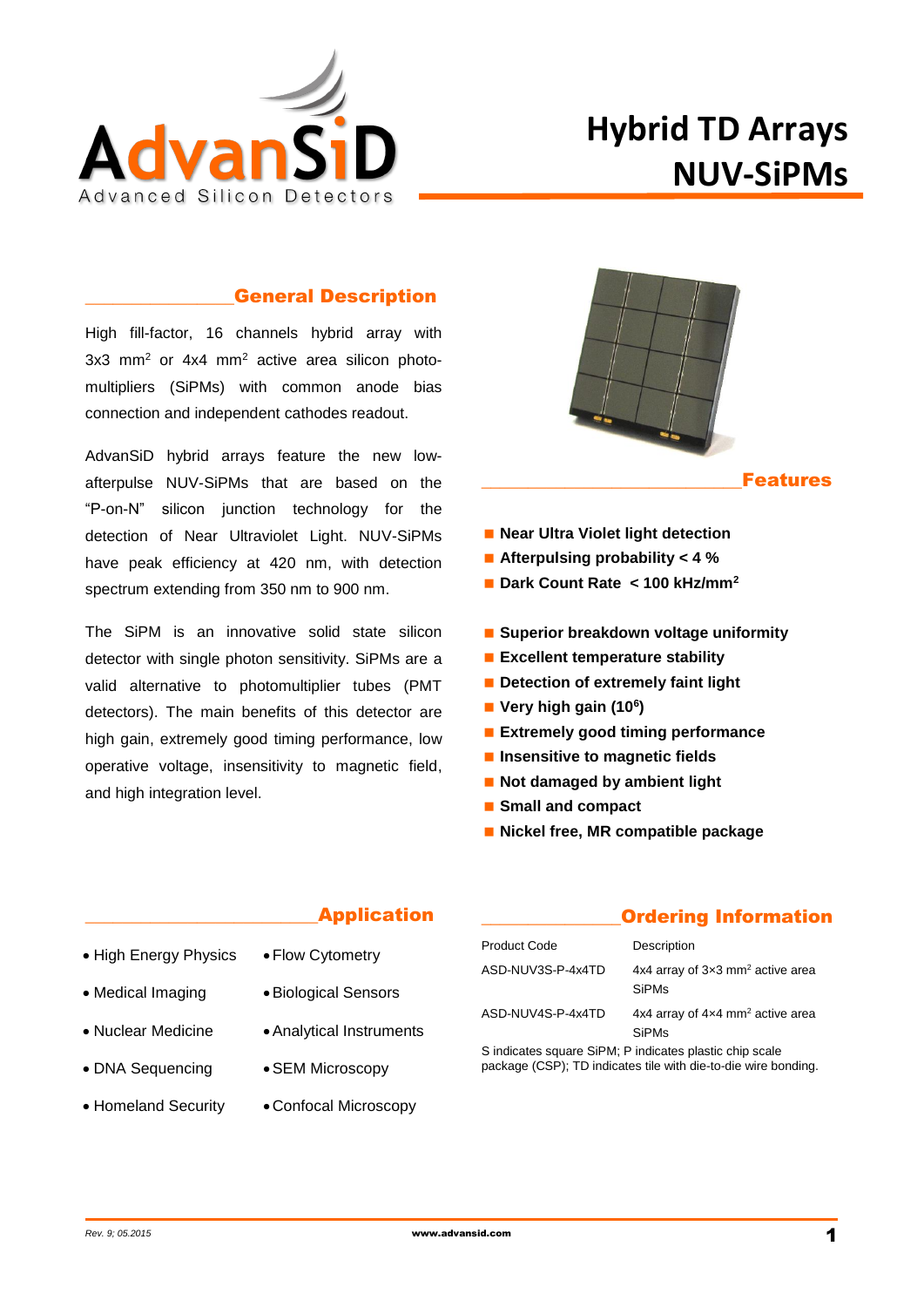# **Hybrid TD Arrays NUV-SiPMs**

## Absolute Maximum Ratings\_\_\_\_\_\_\_\_\_\_\_\_\_\_\_\_\_\_\_\_\_\_\_\_\_\_\_\_\_\_\_\_\_\_\_\_\_\_\_\_\_\_\_\_\_\_\_\_\_\_

| Symbol         | <b>Parameter</b>                   | Min                   | Max    | Unit |
|----------------|------------------------------------|-----------------------|--------|------|
| $T_A$          | <b>Operating Temperature Range</b> | $-25$                 | $+40$  | °C   |
| $T_{\rm s}$    | Storage temperature                | -40                   | $+60$  | °C   |
| $T_{sol}$      | Lead temperature (solder) 5s       |                       | $+250$ | °С   |
| $M_{\vee\vee}$ | Max voltage working range          | Breakdown Voltage + 6 |        |      |

*Stresses beyond those listed under "Absolute Maximum Ratings" may cause permanent damage to the device. These are stress ratings only, and functional operation of the device at these or any other conditions beyond those indicated in the operational sections of the specifications is not implied. Exposure to absolute maximum rated conditions for extended periods may affect device reliability.*

# Geometrical, Electrical, and Optical Typical Characteristics (T<sub>a</sub>=20<sup>°</sup>C)

|                                   |                                                                                                                               | <b>Product</b>                                |                                        |  |  |
|-----------------------------------|-------------------------------------------------------------------------------------------------------------------------------|-----------------------------------------------|----------------------------------------|--|--|
| <b>Symbol</b><br><b>Parameter</b> |                                                                                                                               | ASD-NUV3S-P-4x4TD                             | ASD-NUV4S-P-4x4TD                      |  |  |
| AA                                | Effective active area                                                                                                         | $3x3x16$ mm <sup>2</sup>                      | $4 \times 4 \times 16$ mm <sup>2</sup> |  |  |
| Ch                                | Channels (SiPMs)                                                                                                              | 16                                            | 16                                     |  |  |
| S                                 | SiPM size                                                                                                                     | $3\times3$ mm <sup>2</sup>                    | $4\times4$ mm <sup>2</sup>             |  |  |
| P                                 | SiPM pitch                                                                                                                    | $3.2 \text{ mm}$                              | 4.2 mm                                 |  |  |
| N                                 | Cell number                                                                                                                   | 5520 /channel                                 | 9340 /channel                          |  |  |
| FF <sup>A</sup>                   | Array fill-factor                                                                                                             | 83.5%                                         | 87.3%                                  |  |  |
| <b>CS</b>                         | Cell size (pitch)                                                                                                             |                                               | 40 µm × 40 µm                          |  |  |
| FF                                | Cell fill-factor                                                                                                              |                                               | 60 %                                   |  |  |
| <b>RQ</b>                         | Quenching resistance                                                                                                          | 800 $k\Omega$                                 |                                        |  |  |
| $\mathsf{C}$                      | Cell capacitance                                                                                                              | 90 fF                                         |                                        |  |  |
| <b>TRC</b>                        | Recharge time constant                                                                                                        | 70 ns                                         |                                        |  |  |
| $S_{R}$                           | Spectral response range                                                                                                       | 350 to 900 nm                                 |                                        |  |  |
| $\lambda_{p}$                     | Peak sensitivity<br>wavelength                                                                                                | 420 nm                                        |                                        |  |  |
| PDE                               | <b>Photon Detection</b><br>Efficiency <sup>(1)</sup>                                                                          | 43 %                                          |                                        |  |  |
| <b>BV</b>                         | Breakdown voltage <sup>(2)</sup>                                                                                              | Typical: 26 V                                 | Min: 24 V<br>Max: 28 V                 |  |  |
| $\sigma$ BV                       | BV standard deviation <sup>(3)</sup>                                                                                          |                                               | 50 mV                                  |  |  |
| $\Delta$ BV                       | BV uniformity <sup>(4)</sup>                                                                                                  |                                               | < 0.4 V                                |  |  |
| OV                                | Recommended<br>Overvoltage range <sup>(5)</sup>                                                                               | Max: 6 V<br>Min: $2V$                         |                                        |  |  |
| <b>DCR</b>                        | Dark Count Rate <sup>(6)</sup>                                                                                                | < 50 kHz/mm <sup>2</sup> @ 2 V OV             | < 100 kHz/mm <sup>2</sup> @ 6 V OV     |  |  |
| G                                 | $Gain^{(7)}$                                                                                                                  |                                               | $3.6 \times 10^6$                      |  |  |
| <b>BVTC</b>                       | <b>Breakdown Voltage</b><br><b>Temperature Coefficient</b>                                                                    | 26 mV/°C                                      |                                        |  |  |
| $n_{\text{epoxy}}$                | Refractive index of epoxy<br>$resin^{(8)}$                                                                                    | 1.5115 (@ 589 nm, 23°C, uncured)              |                                        |  |  |
| $T_{epoxy}$                       | Spectral transmission of<br>epoxy resin <sup>(8)</sup>                                                                        | > 97% @ 1000 - 1600 nm; > 99% @ 400 - 1000 nm |                                        |  |  |
| (1)                               | Measured at peak sensitivity wavelength $(\lambda = \lambda_p)$ at +6 V overvoltage (not including afterpulse and crosstalk). |                                               |                                        |  |  |

*(2) Refer to the data provided with each product. Special selection of devices based on BV available upon request.*

*(3) BV of SiPMs belonging to a same production lot is within 200 mV (±2) from mean BV value.*

*(4) Maximum difference in the BV of the SiPMs in each array.*

*(5) Overvoltage: excess bias beyond BV.*

*(6) 0.5 p.e. threshold level at 20 °C and +6 V overvoltage (primary dark count rate not including afterpulse).*

*(7) Measured at 20 °C at +6 V overvoltage.*

*(8) To be used as a guide only, not as a specification. Reported data is not guaranteed.*

*Information in this datasheet is believed to be reliable. However, no responsibility is assumed for possible inaccuracies or omissions. Specification are subject to change without notice.*

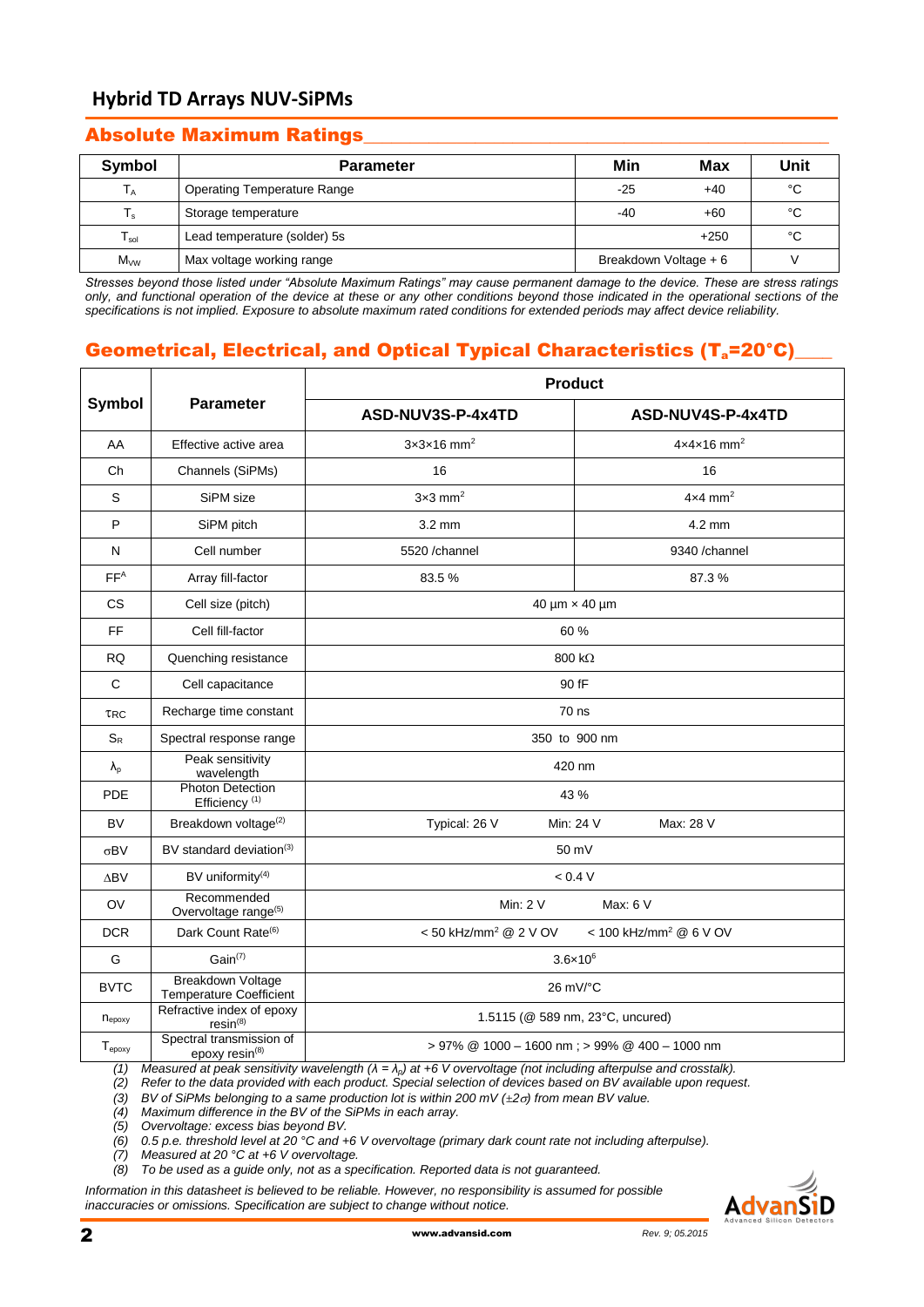# Dimensional Outlines and Channels Numbering

Units = mm, Mechanical tolerance =  $\pm 0.15$  mm unless otherwise noted.



#### SiPMs Bias and Read-out

TD type arrays feature font side die-to-die wire bonding. The SiPM dies are grouped in columns and interconnected through the front bond pads. Common bias terminals are available for each column of the array. Each SiPM of the array (channel) is independently readout from the back side of the dies.

- **SiPMs in NUV "TD" type arrays feature common anode bias**
- **Independent cathode read-out - Negative output signals**

## Pin-out\_\_\_\_\_\_\_\_\_\_\_\_\_\_\_\_\_\_\_\_\_\_\_\_\_\_\_\_\_\_\_\_\_\_\_\_\_\_\_\_\_\_\_\_\_\_\_\_\_\_\_\_\_\_\_\_\_\_\_\_\_\_\_\_\_\_\_\_\_\_\_\_\_

|                   | Pin number | Name            | <b>Channel</b> | <b>Pin number</b> | <b>Name</b>     | <b>Channel</b> |
|-------------------|------------|-----------------|----------------|-------------------|-----------------|----------------|
|                   |            | K4              | Ch.4           | 11                | A1              | Ch.1,5,9,13    |
| 20 <sub>0</sub>   | 2          | K <sub>3</sub>  | Ch.3           | 12                | A <sub>2</sub>  | Ch.2,6,10,14   |
| i<br>Huni<br>H    | 3          | K8              | Ch.8           | 13                | K <sub>14</sub> | Ch.14          |
|                   | 4          | K7              | Ch.7           | 14                | K <sub>13</sub> | Ch.13          |
|                   | 5          | K <sub>12</sub> | Ch.12          | 15                | K <sub>10</sub> | Ch.10          |
| H<br>H.,<br>ыH    | 6          | K11             | Ch.11          | 16                | K9              | Ch.9           |
|                   | 7          | K <sub>16</sub> | Ch.16          | 17                | K <sub>6</sub>  | Ch.6           |
|                   | 8          | K <sub>15</sub> | Ch.15          | 18                | K <sub>5</sub>  | Ch.5           |
|                   | 9          | A <sub>3</sub>  | Ch.3,7,11,15   | 19                | K <sub>2</sub>  | Ch.2           |
| Array bottom view | 10         | A4              | Ch.4,8,12,16   | 20                | K1              | Ch.1           |



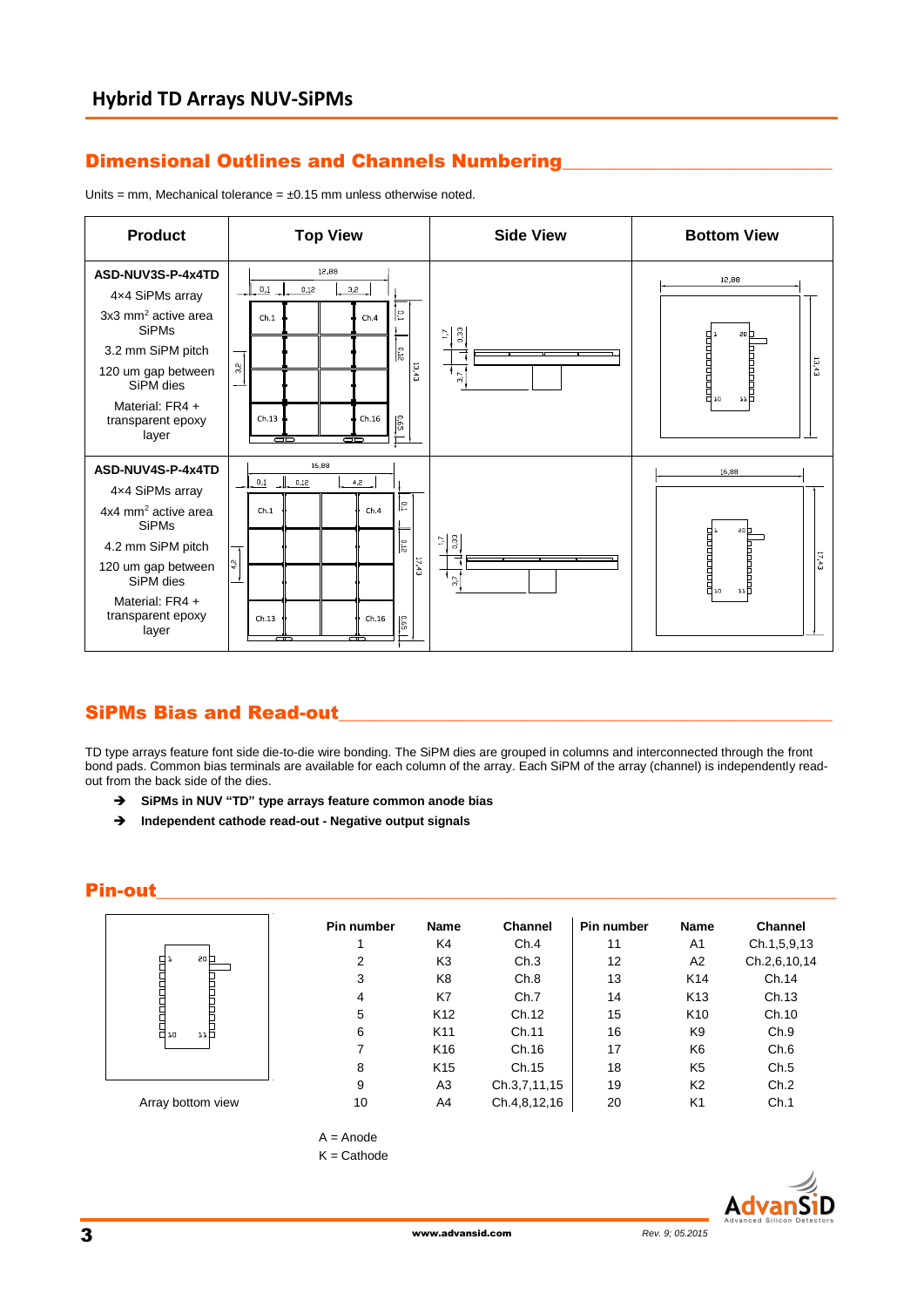# Connector

JAE 0.8 mm pitch IL-WX series.

One pin header connector mounted on the back of the module (part number JAE IL-WX-20P-VF-BE). One receptacle (socket) provided with each shipped SiPM array (part number JAE IL-WX-20S-VF-BE). SMT mounting of sockets should follow constructor's indications. Datasheet and mechanical information available a[t this link](http://jae-connector.com/en/product_en.cfm?l_code=EN&series_code=IL-WX&product_number=IL-WX-16S-VF-BE) (JAE website).

#### **General Specifications** (JAE IL-WX-20P-VF-BE)

| <b>Parameter</b>                | Value          | <b>Unit</b> |
|---------------------------------|----------------|-------------|
| Number of contacts              | 20             | ۰           |
| Rated current                   | 0.5            |             |
| Dielectric withstanding voltage | 500 (1 minute) | V (AC rms)  |
| Insulation resistance           | $100$ (min)    | $M\Omega$   |
| Contact resistance              | $20$ (max)     | $m\Omega$   |
| Operating temperature range     | $-40$ to $+85$ | °C          |

## Device Characteristics

This section reports the dependences on overvoltage, temperature, and wavelength of most relevant device parameters. Refer to the data accompanying each shipped product for more detailed information.

All measurements are performed in a tight-light climatic chamber at T=20°C, unless otherwise noted.

SiPM output signals are amplified with ASD-EP-EB-N or ASD-EP-EB-PZ evaluation boards and acquired with fast oscilloscopes; the digitized data is then processed with dedicated PC programs.

Explanation of SiPM working principle and details on SiPM properties parameters can be found on the *[Introduction to SiPMs](http://advansid.com/uploads/up_89_1392130270.pdf)* available at [http://advansid.com/resources/the-silicon-photmultiplier.](http://advansid.com/resources/the-silicon-photmultiplier)



**Fig.1** NUV-SiPMs breakdown voltage temperature dependence.